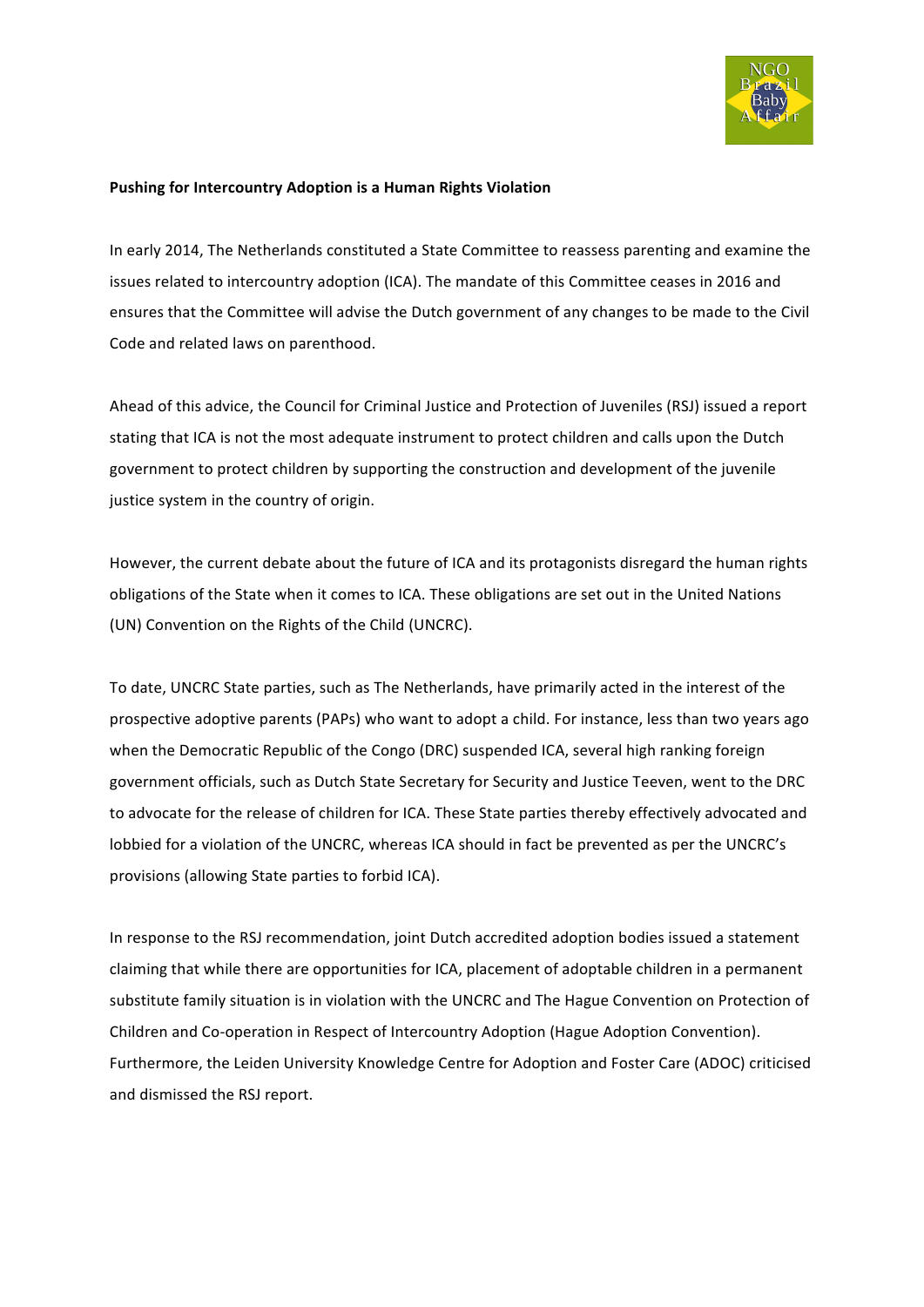

Besides the point that the statement is factually incorrect, ICA protagonists conveniently ignore the fact that The Hague Adoption Convention is in violation with the UNCRC. Moreover, State parties are primarily held by the UNCRC which is part of the body of common rights and obligations that is binding on all the European Union (EU) member states, the so-called Acquis Communautaire (AC).

Per the primacy principle of EU law, the AC prevails over national law of the EU Member States; the UNCRC and the European Convention on Human Rights (ECHR) form a fundamental and integral part of the AC. This means that EU States are held accountable in safeguarding the right to identity of adoptees and should guarantee the right to know their origins as stipulated in these human rights conventions. The current process and consequences of ICA inherently have the effect that these fundamental rights cannot be guaranteed.

Beyond the scope of the ECHR, the UNCRC also prevails over The Hague Adoption Convention as put forward in article 103 of the UN Charter: "In the event of a conflict between the obligations of the Members of the United Nations under the present Charter and their obligations under any other international agreement, their obligations under the present Charter shall prevail".

The human rights conventions, in theory, provide intercountry adoptees not only with the knowledge of their origins as non-adoptees, but also the right to know and be cared for by their parents. In practice, State parties, as the Dutch State, violate the rights of these children and their original families through justification under reference of The Hague Adoption Convention.

The Hague Adoption Convention is not a human rights convention but a private law treaty regulating ICA – and thereby making children available for PAPs – for approximately one third of the UNCRC State parties.

The UNCRC, however, is signed by all States in the world and ratified (with exception of the United States of America), making the UNCRC the most widely ratified international human rights convention in history. This means that all countries must respect the UN Rights of the Child.

The subsidiarity principle of the UNCRC states that ICA can only be considered if there is no other possible solution for the care of a child in their country of origin.